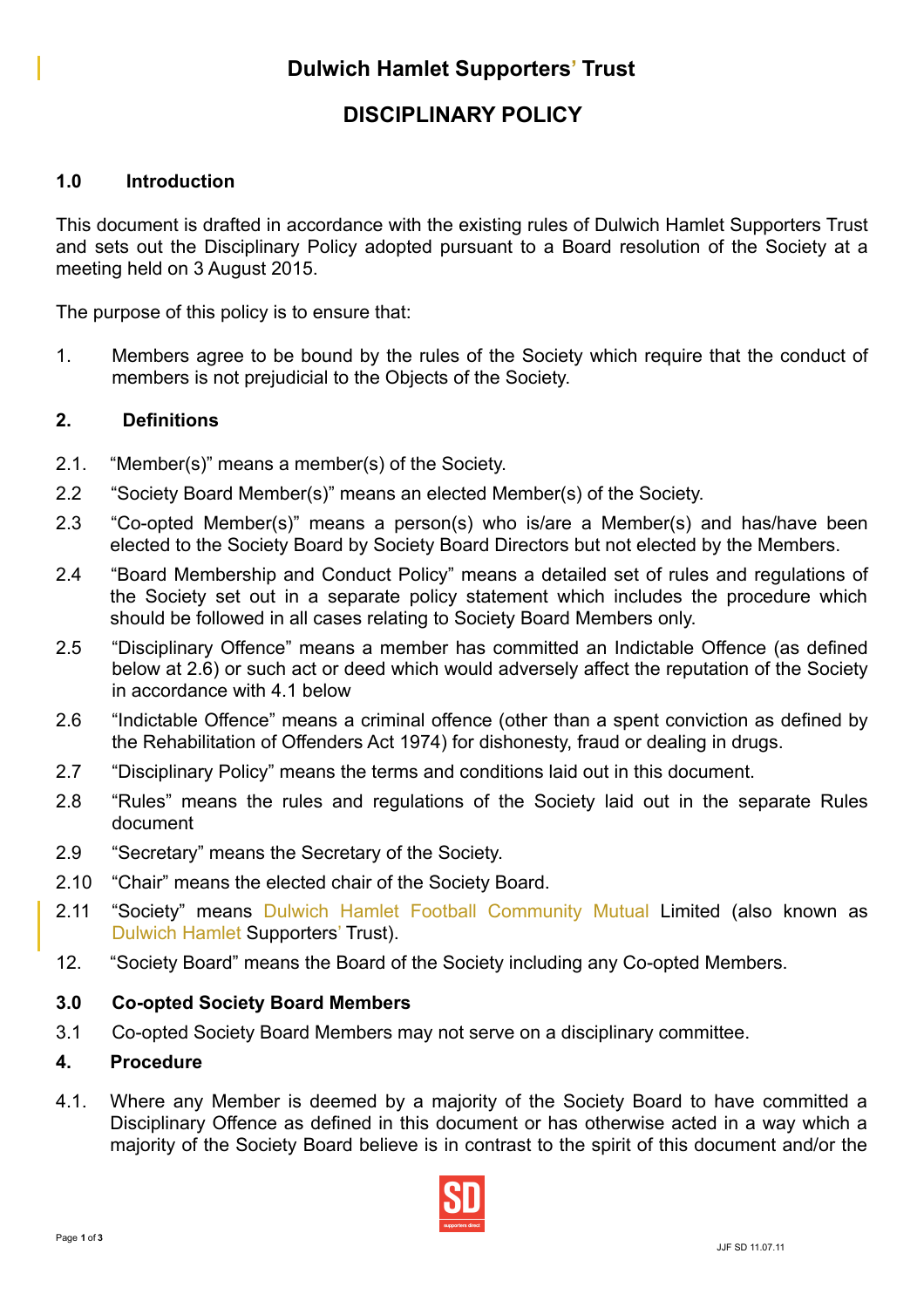Rules, they shall be at liberty to constitute a Disciplinary Committee ("the Disciplinary Committee") to determine the facts relating to the matter and take such measures as the Committee sees fit. If the Society Board decides to constitute a Disciplinary Committee the Member(s) concerned will be suspended from membership of the Society and shall not be entitled to vote nor attend general meetings for the period of suspension.

- 4.2. The Disciplinary Committee will consist of the then Chair and Vice-Chair of the Society Board unless one or both of them is the subject of the disciplinary action, in which case another member of the Society Board will be selected by the Society Board as Chair of the Disciplinary Committee. In addition up to 3 but no less than 2 other Society Board members (who shall not be the subject of the disciplinary action) shall sit on the Disciplinary Committee. The Chair of the Disciplinary Committee shall have the casting vote if necessary.
- 4.3. Either the Society Board or the Member(s) who are the subject of the hearing may request for an independent member to join the Disciplinary Committee. The independent member will be selected on the basis of mutual agreement, and shall for the avoidance of doubt not be someone who has served with any of the subjects of the hearing on any board or committee, and shall ideally not be a member of the Society itself.
- 4.4. In the event that it is not possible to agree the identity of the independent member, Supporters Direct will select the independent member.
- 4.5. All members of the Disciplinary Committee shall treat its proceedings as confidential, unless the subjects of the hearing waive that right directly, or violate the confidentiality through making public comment about its proceedings.
- 4.6. All incidental expenses for independent members shall be met by the Society.
- 4.7. The Disciplinary Committee shall meet as soon as is practicable (where possible within 7 days) after the Society Board meeting which constituted the Disciplinary Committee and shall invite the member concerned to attend or submit his/her version of events or mitigating circumstances. The Disciplinary Committee shall act honestly and equitably in assessing the facts of the disciplinary case before it and may impose such sanction as it sees fit, including for example, expulsion; further suspension to allow more facts to be gathered; after which time a further meeting of the Disciplinary Committee shall be held; censure or warning. If appropriate the Disciplinary Committee may choose to impose no sanction. If the member concerned fails to either attend or submit his/her version of events or mitigating circumstances as envisaged above the Disciplinary Committee can proceed and make such inferences as it sees fit from such non-attendance or non-submission and the Disciplinary Committee meeting may proceed in the Member(s) absence..
- 4.8. The Member(s) subject to the disciplinary hearing may appeal against the decision of the Disciplinary Committee within 7 days of being notified of the decision. The appeal must be made to the Society Secretary who shall contact Supporters Direct who shall appoint an independent organisation such as Co-operatives UK whose decision will be binding on all parties. The appeal will take place as soon as possible after the member concerned has requested it, and no later than 28 days following the date of receipt of the request for an appeal hearing. As the independent organisation is independent of the Society there will be no further right of appeal by any party.